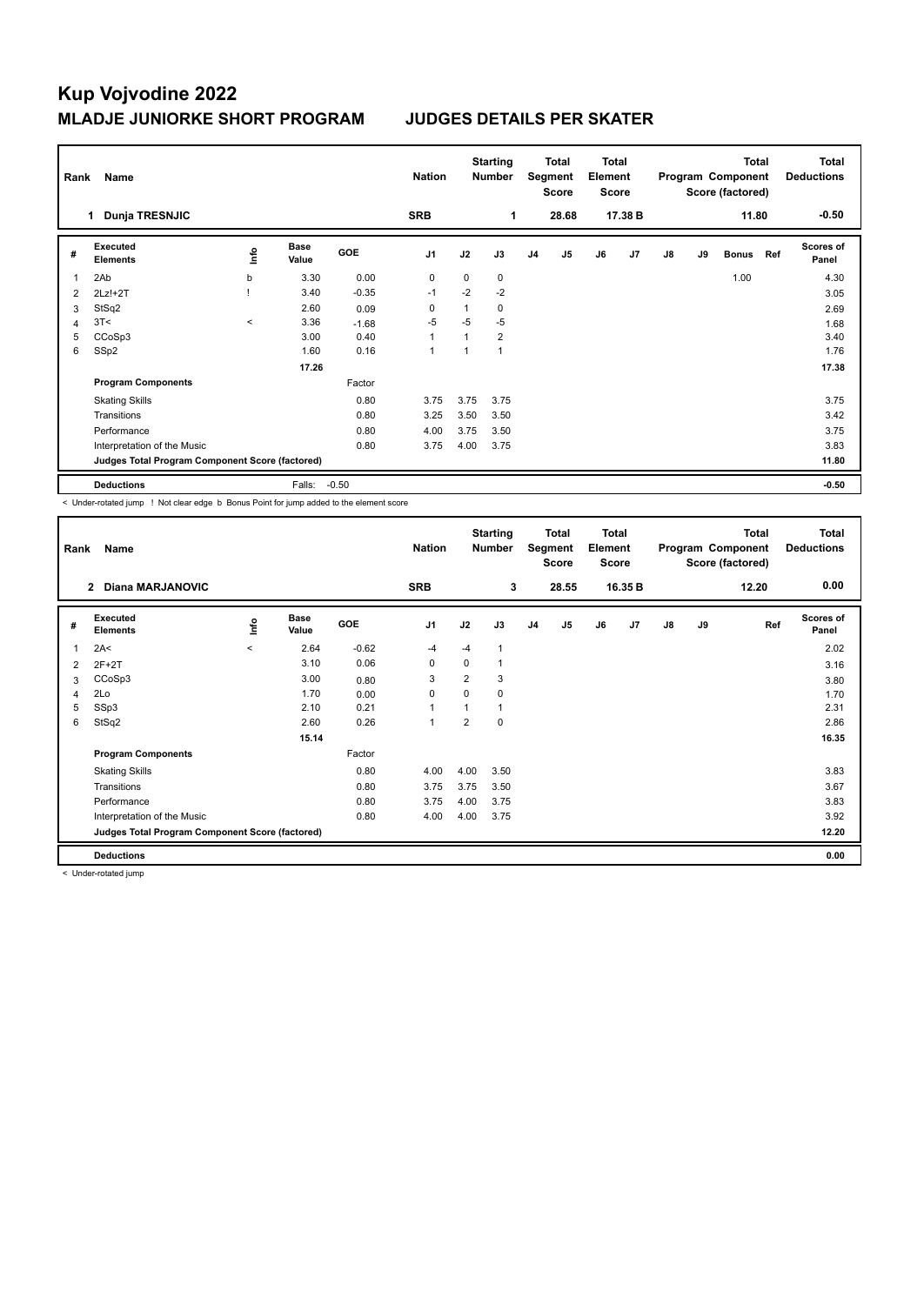| Rank | Name                                            |             |                      |            | <b>Nation</b>  |      | <b>Starting</b><br><b>Number</b> |                | Total<br>Segment<br><b>Score</b> | Total<br>Element<br><b>Score</b> |                |    |    | <b>Total</b><br>Program Component<br>Score (factored) | <b>Total</b><br><b>Deductions</b> |
|------|-------------------------------------------------|-------------|----------------------|------------|----------------|------|----------------------------------|----------------|----------------------------------|----------------------------------|----------------|----|----|-------------------------------------------------------|-----------------------------------|
|      | <b>Darinka POPOVIC</b><br>3                     |             |                      |            | <b>SRB</b>     |      | 5                                |                | 27.23                            |                                  | 15.43 B        |    |    | 11.80                                                 | 0.00                              |
| #    | Executed<br><b>Elements</b>                     | <b>Info</b> | <b>Base</b><br>Value | <b>GOE</b> | J <sub>1</sub> | J2   | J3                               | J <sub>4</sub> | J <sub>5</sub>                   | J6                               | J <sub>7</sub> | J8 | J9 | Ref                                                   | <b>Scores of</b><br>Panel         |
| 1    | 2F                                              |             | 1.80                 | 0.00       | 0              | 0    | 0                                |                |                                  |                                  |                |    |    |                                                       | 1.80                              |
| 2    | $2Lz+2Lo$                                       |             | 3.80                 | $-0.07$    | 0              | $-1$ | $\mathbf 0$                      |                |                                  |                                  |                |    |    |                                                       | 3.73                              |
| 3    | 2A<                                             | $\prec$     | 2.64                 | $-0.88$    | $-3$           | $-4$ | $-3$                             |                |                                  |                                  |                |    |    |                                                       | 1.76                              |
| 4    | FCCoSp3                                         |             | 3.00                 | 0.00       | $-1$           | $-1$ | $\overline{2}$                   |                |                                  |                                  |                |    |    |                                                       | 3.00                              |
| 5    | SSp2                                            |             | 1.60                 | 0.27       | $\overline{2}$ |      | $\overline{2}$                   |                |                                  |                                  |                |    |    |                                                       | 1.87                              |
| 6    | StSq2                                           |             | 2.60                 | 0.17       | 1              |      | 0                                |                |                                  |                                  |                |    |    |                                                       | 2.77                              |
|      |                                                 |             | 15.44                |            |                |      |                                  |                |                                  |                                  |                |    |    |                                                       | 15.43                             |
|      | <b>Program Components</b>                       |             |                      | Factor     |                |      |                                  |                |                                  |                                  |                |    |    |                                                       |                                   |
|      | <b>Skating Skills</b>                           |             |                      | 0.80       | 3.50           | 3.75 | 3.75                             |                |                                  |                                  |                |    |    |                                                       | 3.67                              |
|      | Transitions                                     |             |                      | 0.80       | 3.50           | 3.75 | 3.50                             |                |                                  |                                  |                |    |    |                                                       | 3.58                              |
|      | Performance                                     |             |                      | 0.80       | 3.75           | 3.50 | 3.75                             |                |                                  |                                  |                |    |    |                                                       | 3.67                              |
|      | Interpretation of the Music                     |             |                      | 0.80       | 4.00           | 3.75 | 3.75                             |                |                                  |                                  |                |    |    |                                                       | 3.83                              |
|      | Judges Total Program Component Score (factored) |             |                      |            |                |      |                                  |                |                                  |                                  |                |    |    |                                                       | 11.80                             |
|      | <b>Deductions</b>                               |             |                      |            |                |      |                                  |                |                                  |                                  |                |    |    |                                                       | 0.00                              |

< Under-rotated jump

| Rank           | Name                                            |      |                      |            | <b>Nation</b>  | <b>Starting</b><br><b>Number</b> |              | <b>Total</b><br>Segment<br><b>Score</b> |                | <b>Total</b><br>Element<br><b>Score</b> |         | <b>Total</b><br>Program Component<br>Score (factored) |    |       | Total<br><b>Deductions</b> |
|----------------|-------------------------------------------------|------|----------------------|------------|----------------|----------------------------------|--------------|-----------------------------------------|----------------|-----------------------------------------|---------|-------------------------------------------------------|----|-------|----------------------------|
|                | 4 Larisa ANTONIC                                |      |                      |            | <b>SRB</b>     |                                  | 7            |                                         | 23.58          |                                         | 13.70 B |                                                       |    | 10.38 | $-0.50$                    |
| #              | Executed<br><b>Elements</b>                     | ١nf٥ | <b>Base</b><br>Value | <b>GOE</b> | J <sub>1</sub> | J2                               | J3           | J <sub>4</sub>                          | J <sub>5</sub> | J6                                      | J7      | J8                                                    | J9 | Ref   | <b>Scores of</b><br>Panel  |
| 1              | 2Aq                                             | q    | 3.30                 | $-1.65$    | $-5$           | $-5$                             | $-5$         |                                         |                |                                         |         |                                                       |    |       | 1.65                       |
| $\overline{2}$ | StSq1                                           |      | 1.80                 | 0.00       | $\Omega$       | $\Omega$                         | $\Omega$     |                                         |                |                                         |         |                                                       |    |       | 1.80                       |
| 3              | 2Lz!+2Lo                                        |      | 3.80                 | $-0.49$    | -3             | $-3$                             | $-1$         |                                         |                |                                         |         |                                                       |    |       | 3.31                       |
| 4              | CCoSp3                                          |      | 3.00                 | $-0.20$    | $-1$           | $-2$                             | $\mathbf{1}$ |                                         |                |                                         |         |                                                       |    |       | 2.80                       |
| 5              | 2F                                              |      | 1.80                 | $-0.54$    | $-3$           | $-3$                             | $-3$         |                                         |                |                                         |         |                                                       |    |       | 1.26                       |
| 6              | SSp3                                            |      | 2.10                 | 0.28       | $\overline{1}$ | 2                                | 1            |                                         |                |                                         |         |                                                       |    |       | 2.38                       |
|                |                                                 |      | 15.80                |            |                |                                  |              |                                         |                |                                         |         |                                                       |    |       | 13.70                      |
|                | <b>Program Components</b>                       |      |                      | Factor     |                |                                  |              |                                         |                |                                         |         |                                                       |    |       |                            |
|                | <b>Skating Skills</b>                           |      |                      | 0.80       | 3.25           | 3.50                             | 3.25         |                                         |                |                                         |         |                                                       |    |       | 3.33                       |
|                | Transitions                                     |      |                      | 0.80       | 3.00           | 3.25                             | 2.75         |                                         |                |                                         |         |                                                       |    |       | 3.00                       |
|                | Performance                                     |      |                      | 0.80       | 3.50           | 3.50                             | 3.00         |                                         |                |                                         |         |                                                       |    |       | 3.33                       |
|                | Interpretation of the Music                     |      |                      | 0.80       | 3.50           | 3.50                             | 3.00         |                                         |                |                                         |         |                                                       |    |       | 3.33                       |
|                | Judges Total Program Component Score (factored) |      |                      |            |                |                                  |              |                                         |                |                                         |         |                                                       |    |       | 10.38                      |
|                | <b>Deductions</b>                               |      | Falls:               | $-0.50$    |                |                                  |              |                                         |                |                                         |         |                                                       |    |       | $-0.50$                    |

! Not clear edge q Jump landed on the quarter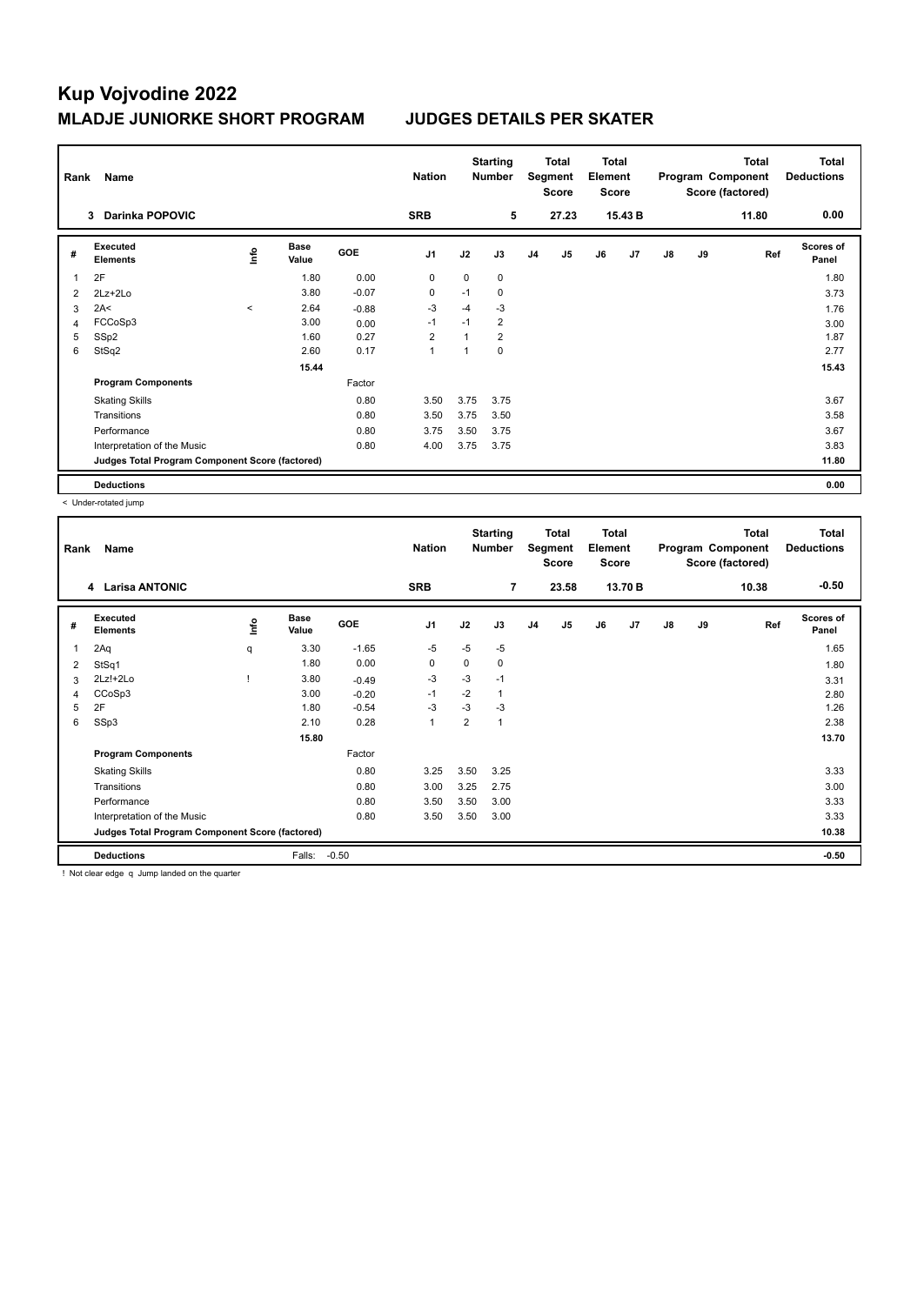| Rank | Name                                            |             | <b>Nation</b>        |            | <b>Starting</b><br><b>Number</b> |      | <b>Total</b><br><b>Total</b><br>Element<br>Segment<br><b>Score</b><br><b>Score</b> |                | <b>Total</b><br>Program Component<br>Score (factored) |    |                | <b>Total</b><br><b>Deductions</b> |    |       |                           |
|------|-------------------------------------------------|-------------|----------------------|------------|----------------------------------|------|------------------------------------------------------------------------------------|----------------|-------------------------------------------------------|----|----------------|-----------------------------------|----|-------|---------------------------|
|      | Nadja ZEKOVIC<br>5                              |             |                      |            | <b>SRB</b>                       |      | 8                                                                                  |                | 21.64                                                 |    | 12.12          |                                   |    | 10.02 | $-0.50$                   |
| #    | Executed<br><b>Elements</b>                     | <b>Info</b> | <b>Base</b><br>Value | <b>GOE</b> | J <sub>1</sub>                   | J2   | J3                                                                                 | J <sub>4</sub> | J <sub>5</sub>                                        | J6 | J <sub>7</sub> | J8                                | J9 | Ref   | <b>Scores of</b><br>Panel |
| 1    | $2F+2Lo$                                        |             | 3.50                 | $-0.90$    | $-5$                             | $-5$ | $-5$                                                                               |                |                                                       |    |                |                                   |    |       | 2.60                      |
| 2    | 2Lz!                                            |             | 2.10                 | $-0.35$    | $-2$                             | $-2$ | $-1$                                                                               |                |                                                       |    |                |                                   |    |       | 1.75                      |
| 3    | CCoSp3                                          |             | 3.00                 | $-0.20$    | $-1$                             | 0    | $-1$                                                                               |                |                                                       |    |                |                                   |    |       | 2.80                      |
| 4    | 1A                                              |             | 1.10                 | $-0.11$    | -1                               | $-1$ | $-1$                                                                               |                |                                                       |    |                |                                   |    |       | 0.99                      |
| 5    | SSp3                                            |             | 2.10                 | 0.14       | $\overline{2}$                   |      | $-1$                                                                               |                |                                                       |    |                |                                   |    |       | 2.24                      |
| 6    | StSq1                                           |             | 1.80                 | $-0.06$    | $-1$                             | 0    | 0                                                                                  |                |                                                       |    |                |                                   |    |       | 1.74                      |
|      |                                                 |             | 13.60                |            |                                  |      |                                                                                    |                |                                                       |    |                |                                   |    |       | 12.12                     |
|      | <b>Program Components</b>                       |             |                      | Factor     |                                  |      |                                                                                    |                |                                                       |    |                |                                   |    |       |                           |
|      | <b>Skating Skills</b>                           |             |                      | 0.80       | 3.25                             | 3.50 | 2.75                                                                               |                |                                                       |    |                |                                   |    |       | 3.17                      |
|      | Transitions                                     |             |                      | 0.80       | 3.00                             | 3.25 | 2.50                                                                               |                |                                                       |    |                |                                   |    |       | 2.92                      |
|      | Performance                                     |             |                      | 0.80       | 3.50                             | 3.25 | 2.75                                                                               |                |                                                       |    |                |                                   |    |       | 3.17                      |
|      | Interpretation of the Music                     |             |                      | 0.80       | 3.50                             | 3.50 | 2.75                                                                               |                |                                                       |    |                |                                   |    |       | 3.25                      |
|      | Judges Total Program Component Score (factored) |             |                      |            |                                  |      |                                                                                    |                |                                                       |    |                |                                   |    |       | 10.02                     |
|      | <b>Deductions</b>                               |             | Falls:               | $-0.50$    |                                  |      |                                                                                    |                |                                                       |    |                |                                   |    |       | $-0.50$                   |

! Not clear edge

|                | Name<br>Rank                                    |          |                      |            |                | <b>Starting</b><br><b>Nation</b><br><b>Number</b> |                | <b>Total</b><br>Segment<br><b>Score</b> |                | <b>Total</b><br>Element<br><b>Score</b> |      | <b>Total</b><br>Program Component<br>Score (factored) |    |       | <b>Total</b><br><b>Deductions</b> |
|----------------|-------------------------------------------------|----------|----------------------|------------|----------------|---------------------------------------------------|----------------|-----------------------------------------|----------------|-----------------------------------------|------|-------------------------------------------------------|----|-------|-----------------------------------|
|                | <b>Lana GALIJASEVIC</b><br>6                    |          |                      |            | <b>BIH</b>     |                                                   | $\overline{2}$ |                                         | 19.99          |                                         | 9.45 |                                                       |    | 10.54 | 0.00                              |
| #              | Executed<br><b>Elements</b>                     | <u>f</u> | <b>Base</b><br>Value | <b>GOE</b> | J <sub>1</sub> | J2                                                | J3             | J <sub>4</sub>                          | J <sub>5</sub> | J6                                      | J7   | J8                                                    | J9 | Ref   | Scores of<br>Panel                |
| 1              | 1A                                              |          | 1.10                 | 0.04       | $\overline{1}$ | 0                                                 | 0              |                                         |                |                                         |      |                                                       |    |       | 1.14                              |
| $\overline{2}$ | $2Lz+1T*$                                       | $\star$  | 2.10                 | $-0.84$    | $-5$           | $-2$                                              | $-5$           |                                         |                |                                         |      |                                                       |    |       | 1.26                              |
| 3              | SSp3                                            |          | 2.10                 | 0.00       | 1              | 0                                                 | $-1$           |                                         |                |                                         |      |                                                       |    |       | 2.10                              |
| 4              | 2F                                              |          | 1.80                 | $-0.54$    | -3             | $-4$                                              | $-2$           |                                         |                |                                         |      |                                                       |    |       | 1.26                              |
| 5              | StSq1                                           |          | 1.80                 | $-0.18$    | $-1$           | $-1$                                              | $-1$           |                                         |                |                                         |      |                                                       |    |       | 1.62                              |
| 6              | CCoSp1                                          |          | 2.00                 | 0.07       | $\mathbf 0$    | $\Omega$                                          | 1              |                                         |                |                                         |      |                                                       |    |       | 2.07                              |
|                |                                                 |          | 10.90                |            |                |                                                   |                |                                         |                |                                         |      |                                                       |    |       | 9.45                              |
|                | <b>Program Components</b>                       |          |                      | Factor     |                |                                                   |                |                                         |                |                                         |      |                                                       |    |       |                                   |
|                | <b>Skating Skills</b>                           |          |                      | 0.80       | 3.25           | 3.50                                              | 3.00           |                                         |                |                                         |      |                                                       |    |       | 3.25                              |
|                | Transitions                                     |          |                      | 0.80       | 3.00           | 3.50                                              | 2.75           |                                         |                |                                         |      |                                                       |    |       | 3.08                              |
|                | Performance                                     |          |                      | 0.80       | 3.50           | 3.75                                              | 3.00           |                                         |                |                                         |      |                                                       |    |       | 3.42                              |
|                | Interpretation of the Music                     |          |                      | 0.80       | 3.50           | 3.50                                              | 3.25           |                                         |                |                                         |      |                                                       |    |       | 3.42                              |
|                | Judges Total Program Component Score (factored) |          |                      |            |                |                                                   |                |                                         |                |                                         |      |                                                       |    |       | 10.54                             |
|                | <b>Deductions</b>                               |          |                      |            |                |                                                   |                |                                         |                |                                         |      |                                                       |    |       | 0.00                              |

\* Invalid element